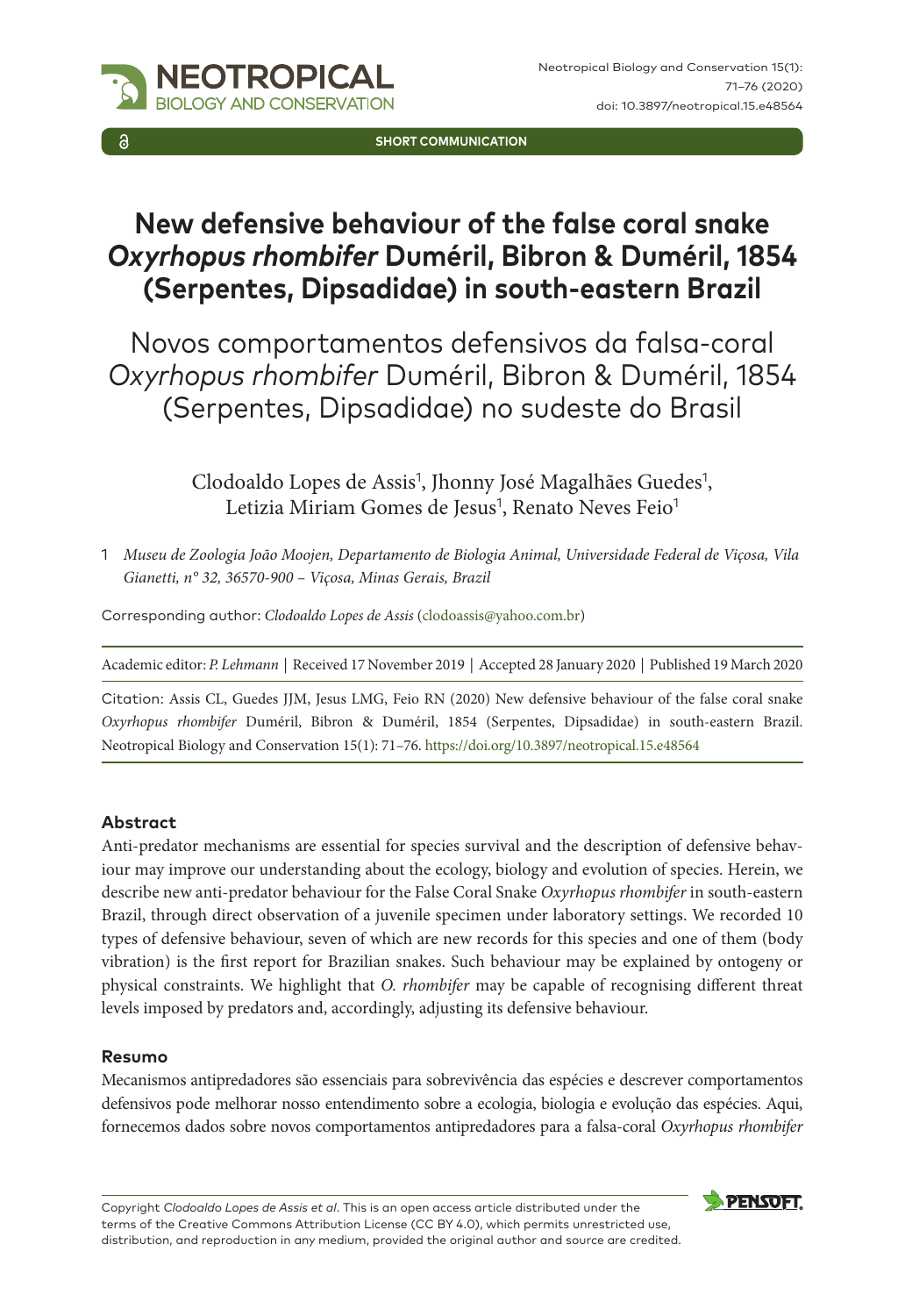no sudeste do Brasil, através de observação direta de um jovem espécime sobre condições laboratoriais. Registramos 10 comportamentos defensivos, sete dos quais são novos registros para esta espécie, e um deles (vibração do corpo) é o primeiro registro para serpentes brasileiras. Tais comportamentos podem ser explicados por ontogenia ou limitações físicas. Destacamos que *O. rhombifer* pode ser capaz de reconhecer diferentes níveis de ameaça impostos pelo predador e ajustar propriamente seu comportamento defensivo.

#### **Keywords**

Anti-predator mechanisms, aposematic colouration, Atlantic Forest, Squamata

#### **Palavras-chave**

Mecanismo anti-predação, coloração aposemática, Mata Atlântica, Squamata

Predatory pressures evolutionarily shaped the responses of prey, which can display either avoidance mechanisms by removing themselves from the predators foraging field or anti-predator mechanisms to reduce the odds of predation when occupying the same habitat (Brodie et al. 1991). Several anti-predator mechanisms are known for snakes, which aim to avoid detection, injuries and, ultimately, death (Greene 1988). The current knowledge about anti-predator mechanisms are still scarce for many species, but has increased annually with descriptions of, for example, new defensive behaviour (e.g. Pereira et al. 2018, Fiorillo et al. 2019, Guedes et al. 2017). The availability of such data is crucial for a better understanding of species ecology, biology and evolution (e.g. Greene 1988; Sazima and Abe 1991, Pereira et al. 2018).

The genus *Oxyrhopus* (Serpentes: Dipsadidae) is comprised of 14 species with coral-like colouration, distributed across Central and South America (Costa and Bérnils 2018, Uetz et al. 2019). Amongst them, *O. rhombifer* Duméril, Bibron & Duméril, 1854 is known to occur in Argentina, Paraguay, Uruguay, Bolivia and in all Brazilian biomes (Nogueira et al. 2019). This species is a terrestrial snake, mainly found in the Cerrado, dirty fields and forest borders (Sawaya et al. 2008). Besides its aposematic colouration, this species exhibits other anti-predator mechanisms, such as cloacal discharge, body flattening, struggling (Sawaya et al. 2008), erratic movements and hiding the head (Marques et al. 2015). Herein, we describe a new defensive behaviour displayed by *O. rhombifer* in south-eastern Brazil.

On 27 November 2017, a juvenile male *Oxyrhopus rhombifer* was collected by local collectors in the municipality of Paula Cândido (precise locality unknown; the following coordinates refer to the municipality's centroid: 20.8508S, 42.9806W, WGS84), state of Minas Gerais, Brazil. The region is part of the Atlantic Forest biome (*sensu* IBGE 2019) and the dominant vegetation type is classified as seasonal semi-deciduous forests, currently composed of small secondary forest fragments embedded in a matrix of pastures and eucalyptus plantations (Veloso et al. 1991). The specimen was donated to the Museu de Zoologia João Moojen at Universidade Federal de Viçosa, state of Minas Gerais, Brazil (MZUFV 2485; 336 mm SVL). The observations occurred under laboratory settings (air temperature 18 °C), on the same day as the capture of the individual, which had recently preyed on a liz-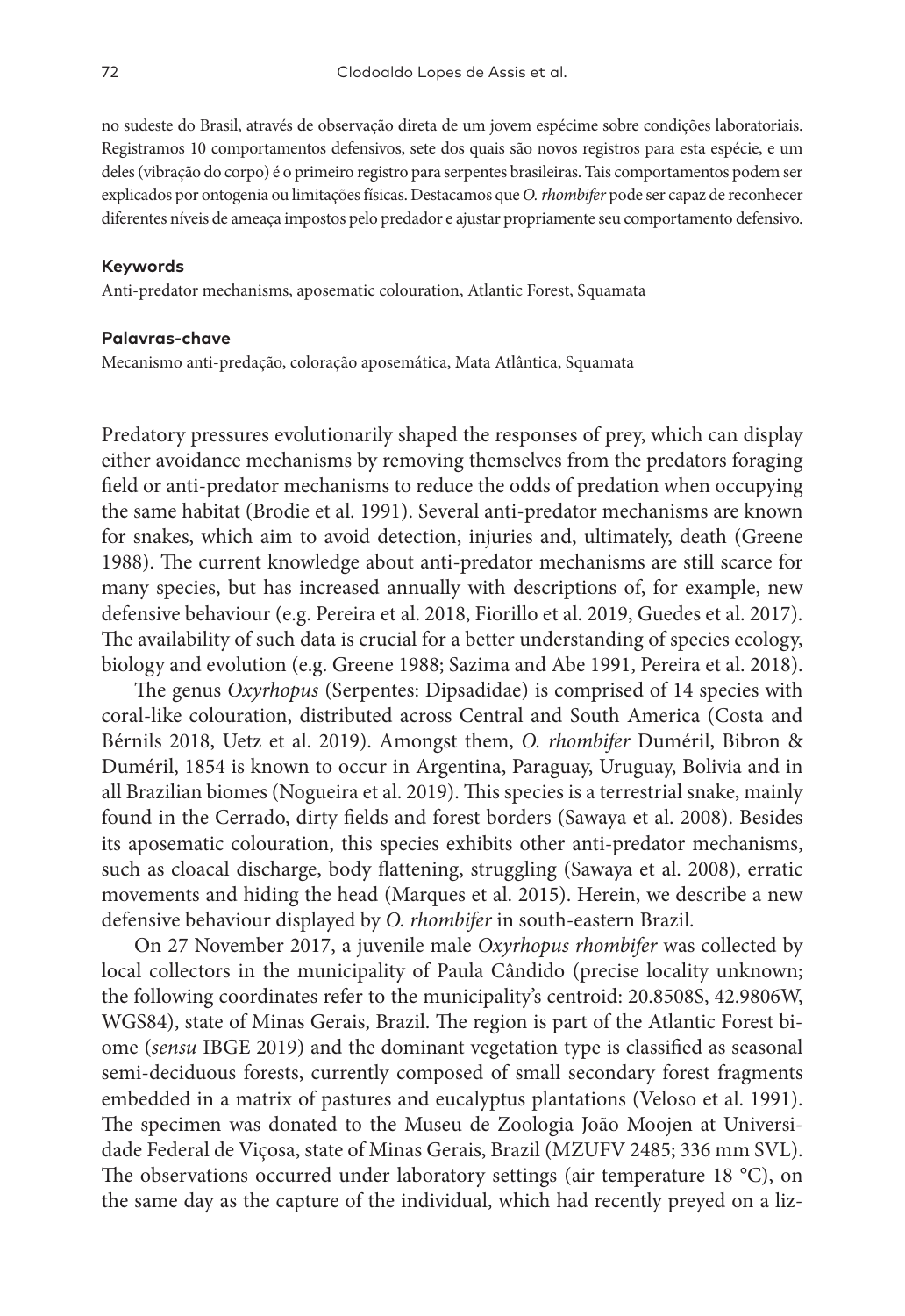ard *Hemidactylus mabouia* Moreau de Jonnès, 1818 (69 mm SVL). We simulated a predation attempt (Fig. 1A) with an increasing threat level (see Roth and Johnson 2004) by first letting the specimen notice our presence, then approaching it with our hands and finally handling the animal.

Afterwards, we released the snake on to the laboratory bench and let it notice our presence. The animal remained motionless at first, then performed a pronounced dorsoventral flattening of the anterior part of the body (Fig. 1B), raised its tail, adopted an S-shaped posture (Fig. 1C, D), raised the first third of the body and performed brief body vibrations. Then we approached the snake, which remained with the same posture and body vibrations. When we touched the animal (not handling), it remained with the S-shaped posture, keeping the first third of the body elevated and the dorsoventral flattening (however, less accentuated) and started to display erratic movements, false strikes and locomotor escape. When handled, the snake only struggled. We filmed just a few of these types of behaviour, which are deposited in the Fonoteca Neotropical Jacques Vielliard (ZUEC-VID 783). The specimen was euthanised by an intraperitoneal injection of 2% lidocaine, fixed in formalin 10%, preserved in 70% alcohol and deposited in the herpetological collection of the MZUFV.

We observed a great variation in the defensive repertoire of the juvenile *Oxyrhopus rhombifer*, where, amongst the ten types of behaviour recorded, only three were already known for this species. Amongst the five types of behaviour described in literature, only two of them were not shown – cloacal discharges and hiding the head (Table 1). Recent feeding can influence the snake's defensive behaviour (Herzog and Bailey 1987) and the fact that the specimen had recently fed upon a lizard may have caused physical limitations and affected its response to the predation risk. Moreover, defensive responses in snakes decrease as body size increases – i.e. generally, juveniles exhibit a broader set of defensive behaviour than adults (Sweet 1985, Gutzke et al. 1993, Shine et al. 2002; Roth and Johnson 2004), considering that small predators, that could easily kill a small snake, may not be able to capture, subdue and feed on a large one (Carrier 1996, Roth and Johnson 2004). Therefore, some types of behaviour, described in this study, may be either explained by physical constraints or ontogeny (e.g. being exclusive to juveniles)

Some types of behaviour reported for *Oxyrhopus rhombifer*, such as erratic movements, tail display, dorsoventral flattening and immobility, are typical of coral snakes of the genus *Micrurus* (Sazima and Abe 1991; Marques et al. 2019). These similarities might represent behavioural convergences, as *O. rhombifer* also shares an aposematic colour pattern similar to the true coral snakes colouration patterns, reinforcing the mimicry hypothesis between these two groups of snakes (Sazima and Abe 1991). Regarding body vibrations, this is yet an unknown anti-predator behaviour for Brazilian snakes, this being the first record to the best of our knowledge. There are fossorial snakes that, when threatened, produce low frequency body vibrations that can rapidly propagate through the soil, reaching other snakes and acting as an alarm system (Young et al. 2014). However, *O. rhombifer* is a terrestrial snake and, maybe, such behaviour could actually represent a defensive signal against non-visually orientated predators.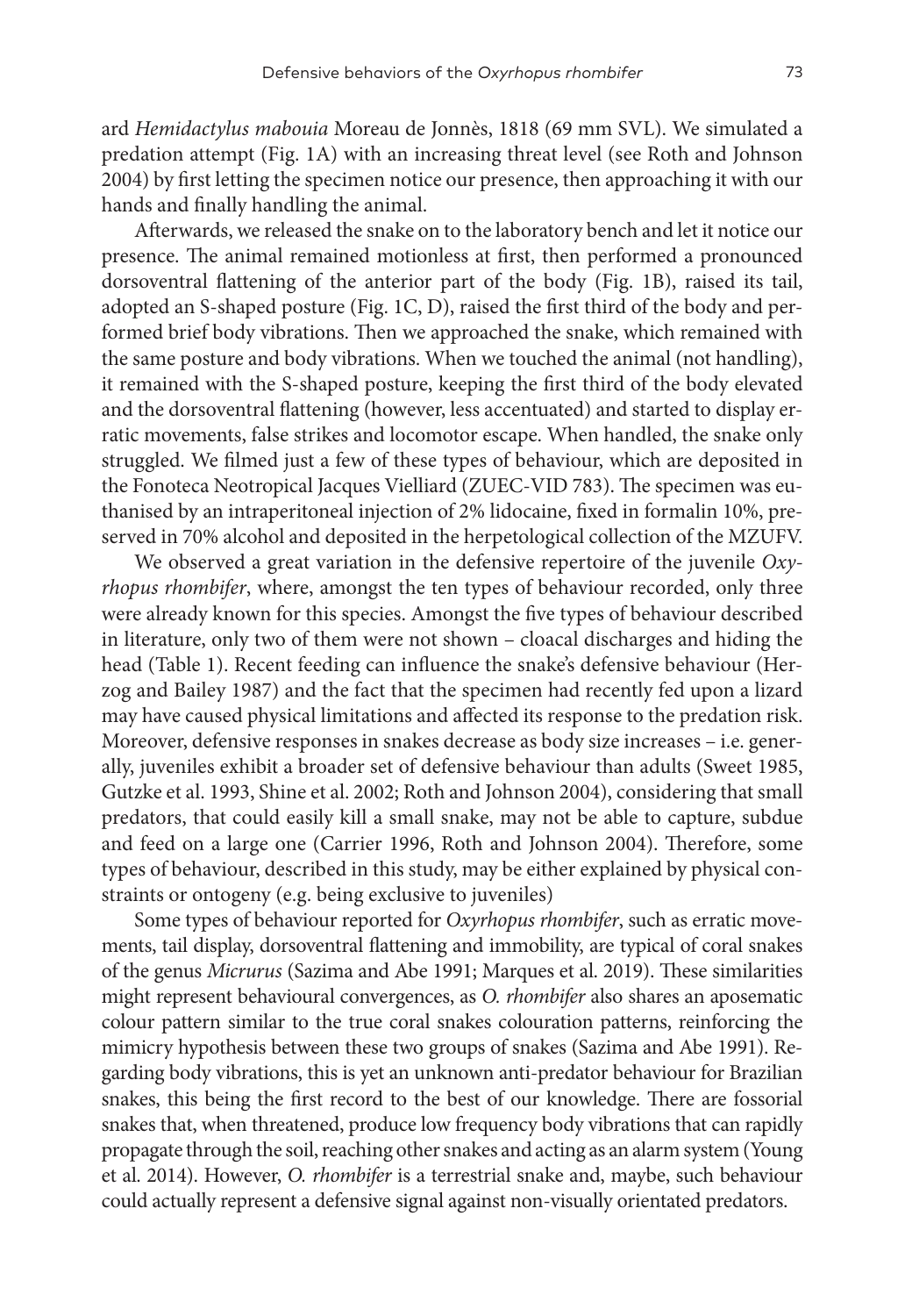

**Figure 1.** Some defensive types of behaviour displayed by the juvenile *Oxyrhopus rhombifer* (MZUFV 2485). **A**) simulation of a predation attempt; **B**) elevation and dorsoventral body compression of the anterior portion of the body; and **C, D**) S-shaped posture.

**Table 1.** Defensive types of behaviour reported for *Oxyrhopus rhombifer*.

| Defensive mechanisms                     | Reference                          |
|------------------------------------------|------------------------------------|
| Immobility                               | Present study                      |
| Dorsoventral body compression            | Sawaya et al. 2008, present study  |
| Tail display                             | Present study                      |
| Elevation of the first third of the body | Present study                      |
| Body vibration                           | Present study                      |
| S-shaped posture                         | Present study                      |
| Erratic movements                        | Marques et al. 2015, present study |
| False strike                             | Present study                      |
| Cloacal discharges                       | Sawaya et al. 2008                 |
| Hiding the head                          | Marques et al. 2015                |
| Locomotor escape                         | Present study                      |
| Struggle                                 | Sawaya et al. 2008, present study  |

We observed differences in defensive strategies by the specimen *Oxyrhopus rhombifer* according to the threat level imposed. While only observing the snake, it made what is known as warning displays (Sazima 1992) – e.g. dorsoventral flattening and S-shaped posture – which is reinforced by the aposematic colouration pattern. The dorsoventral flattening behaviour, for example, creates an illusion of having a larger body size (Tozetti et al. 2009), which may discourage predators from striking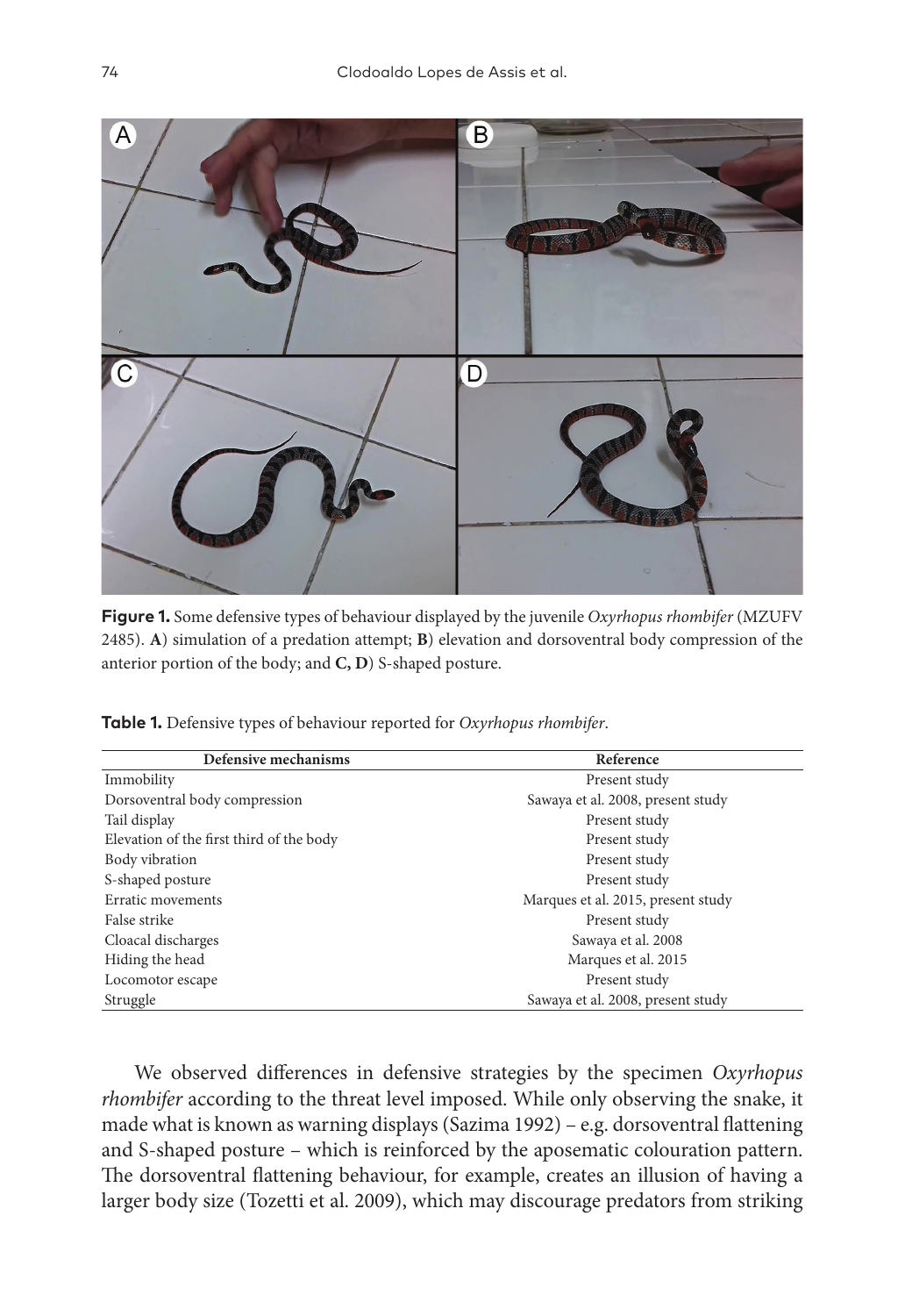at their prey. Behaviour such as false bites, erratic movements and locomotor escape, exhibited after we touched the animal, are actions more related to an offensive defence (Gehlbach 1970; Greene 1988; Sazima 1992). These types of behaviour may either warn predators about the dangers of making contact or that the prey will not be easily captured, thus discouraging any predation attempt (Dugatkin 2013). Therefore, we highlight that *O. rhombifer* may be capable of recognising different threat levels imposed by predators and adjusting its defensive behaviour accordingly.

## **Acknowledgements**

We thank ICMBio for licence permits (#10504–1) and Pablo Lehmann for managing the submission process of our manuscript. Paul David Alfonso Gutierrez-Cardenas and Renato Augusto Martins reviewed the ms and provided useful comments.

# **References**

- Brodie Jr ED, Formanowicz Jr DR, Brodie ED III (1991) Predator avoidance and antipredator mechanisms: Distinct pathways to survival. Ethology Ecology and Evolution 3(1): 73–77.<https://doi.org/10.1080/08927014.1991.9525390>
- Carrier DR (1996) Ontogenetic Limits on Locomotor Performance. Physiological Zoology 69(3): 467–488. <https://doi.org/10.1086/physzool.69.3.30164211>
- Costa HC, Bérnils RS (2018) Répteis do Brasil e suas Unidades Federativas: Lista de espécies. Herpetologia Brasileira 7: 11–51.
- Dugatkin LA (2013) Principles of Animal Behavior (3rd Edition). WW Norton & Company Press, New York, 672 pp.
- Fiorillo BF, Rossi GN, Martins M (2019) Additional defensive behaviours of *Dipsas mikanii* (Schlegel, 1837) and *Taeniophallus occipitalis* (Jan, 1863) (Serpentes: Dipsadidae). Herpetology Notes 12: 359–362.
- Gehlbach FR (1970) Death-Feigning and Erratic Behaviour in Leptotyphlopid, Colubrid, and Elapid Snakes. Herpetologica 26: 24–34.
- Greene HW (1988) Antipredator Mechanisms in Reptiles. In: Gans C, Huey RB (Eds) Biology of the Reptilian. Alan R. Liss, New York, 1–152.
- Guedes JJM, Assis CL, Silva DH, Feio RN (2017) New records and notes on defensive behavior of *Thamnodynastes rutilus* (Prado 1942). Neotropical Biology and Conservation 12(2): 154–158. <https://doi:10.4013/nbc.2017.122.09>
- Gutzke WH, Tucker C, Mason RT (1993) Chemical recognition of kingsnakes by crotalines: Effects of size on the ophiophage defensive response. Brain, Behavior and Evolution 41(3–5): 234–238. <https://doi.org/10.1159/000113844>
- Herzog HA, Bailey BD (1987) Development of Antipredator Responses in Snakes: II. Effects of Recent Feeding on Defensive Behaviors of Juvenile Garter Snakes (*Thamnophis sirtalis*). Journal of Comparative Psychology 101(4): 387–389. [https://doi.org/10.1037/0735-](https://doi.org/10.1037/0735-7036.101.4.387) [7036.101.4.387](https://doi.org/10.1037/0735-7036.101.4.387)